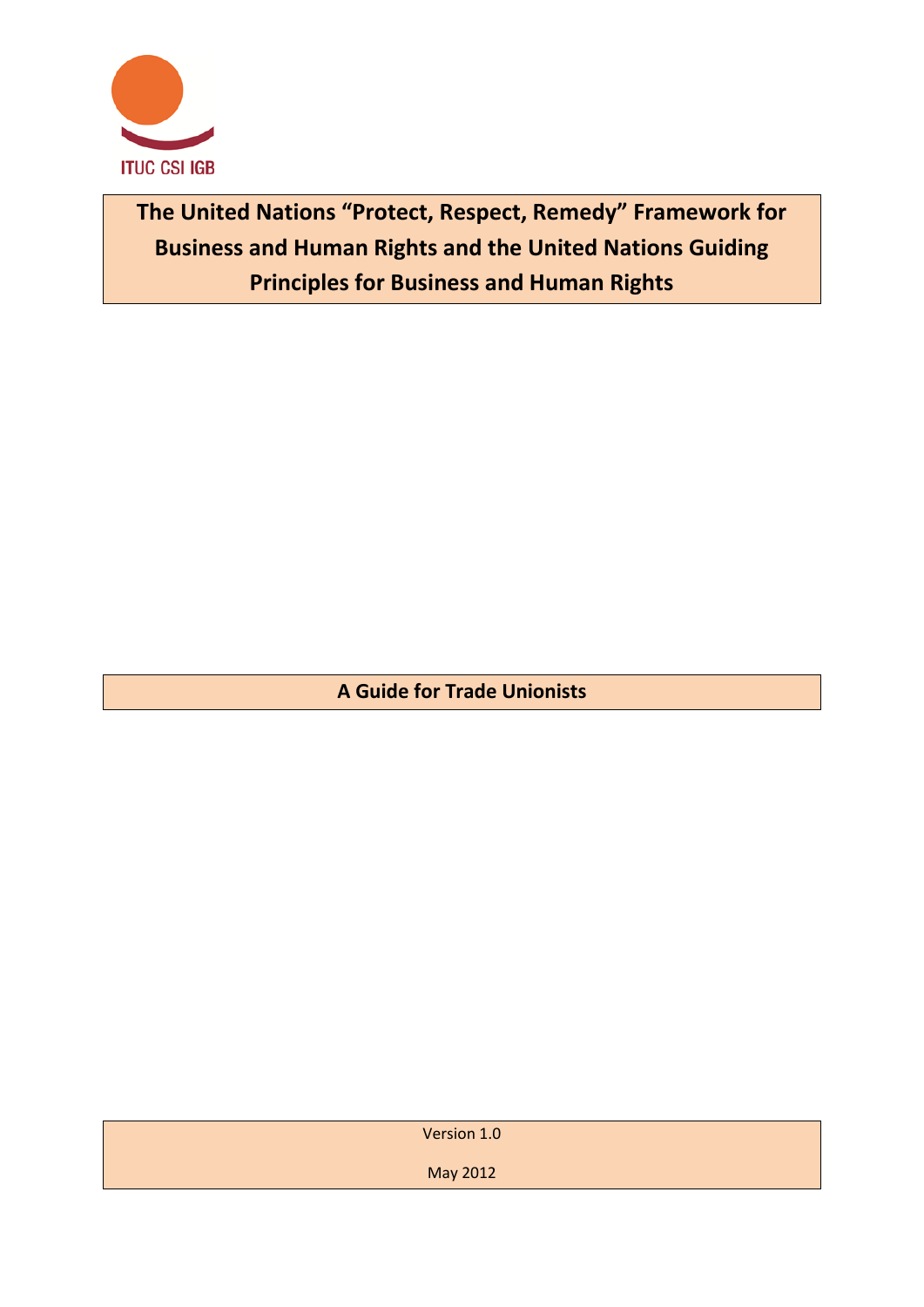# **Contents**

Introduction

The Importance of the UN Framework and the Guiding Principles

The six essential elements that make the UN Guiding Principles valuable

- The distinction between the role of the state and the role of business
- Clarifying the responsibilities of business
- The scope of business responsibility including the supply chain
- Due Diligence as the new expectation of business behaviour
- The importance of remedy
- As a foundation for more development

Trade unions and the further development of the UN Framework and the Guiding Principles

Trade Union Action Plan

**Conclusion**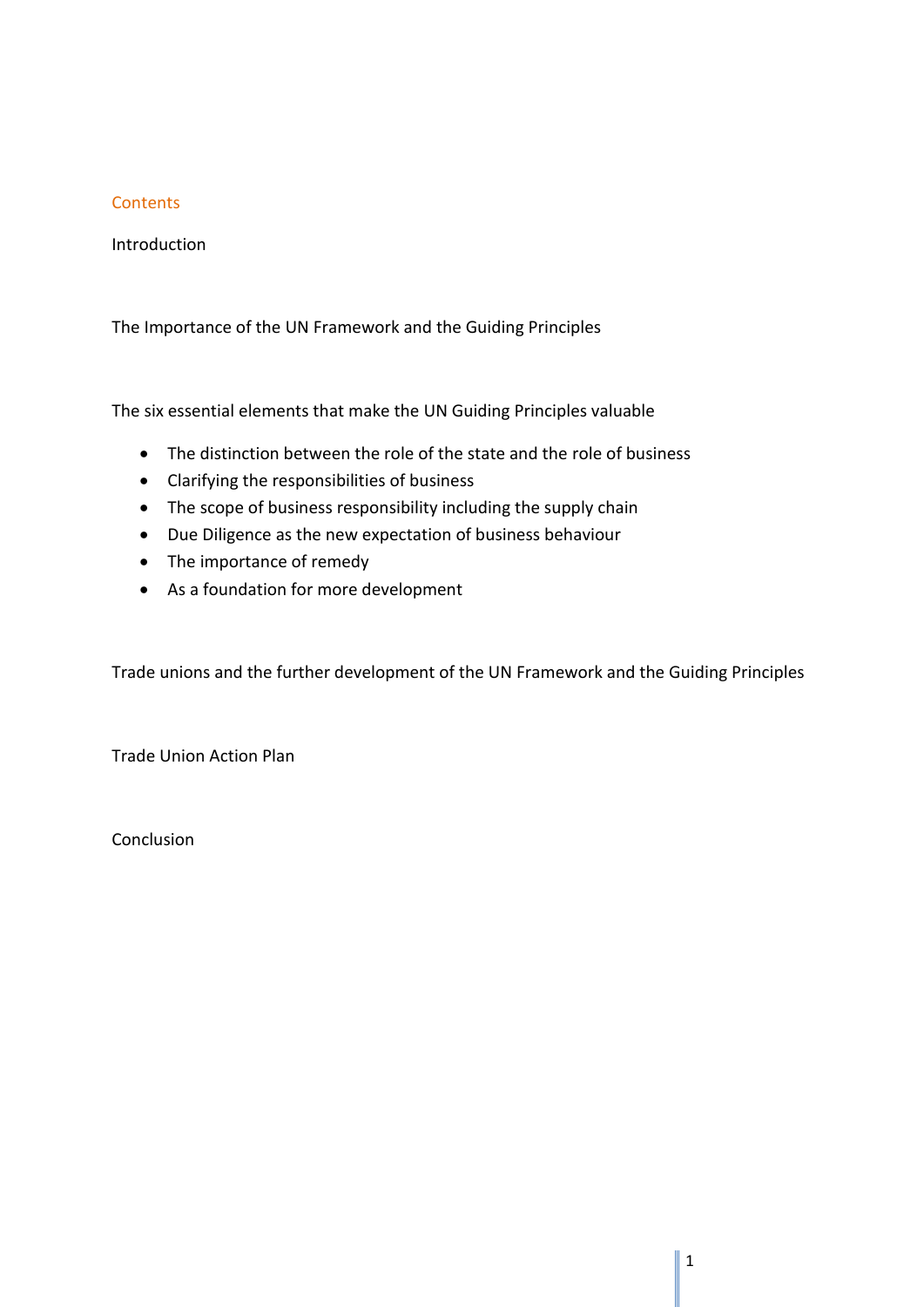# International Trade Union Confederation

The United Nations "Protect, Respect, Remedy" Framework for Business and Human Rights and the United Nations Guiding Principles for Business and Human Rights

#### Background Note for Trade Unionists

# Introduction – the "UN Framework" and the "Guiding Principles"

In April 2008, Professor John Ruggie, the Special Representative of the UN Secretary-General on the issue of human rights and transnational corporations, (referred to here as the" Special Representative") presented a report to the United Nations Human Rights Council containing "a conceptual and policy framework intended to anchor the business and human rights debate". The Framework was based on three pillars: first, the State duty to protect against human rights abuses by third parties, including business; second, the corporate (business) responsibility to respect human rights; and third, the need for more effective access to remedies. These pillars are often referred to as "the Ruggie Framework" and are more formally known as the "UN 'Protect, Respect Remedy' Framework for Business and Human Rights" (referred to here as "the UN Framework").

The UN Framework was recommended by the Special Representative following three years of consultation and research. The recommendation sought to clarify the relative responsibilities of the state and business in a way that would be broadly accepted and that could provide the basis for further debate and development on the subject. In June 2008, the proposed Framework was formally welcomed by the UN Human Rights Council giving it official status and marking the first occasion that the UN body mandated for human rights adopted substantive policy on Business and Human Rights. [\(http://www.reports-and-materials.org/Ruggie-report-7-Apr-2008.pdf\)](http://www.reports-and-materials.org/Ruggie-report-7-Apr-2008.pdf).

In March 2011, the Special Representative presented a report to the UN Human Rights Council containing "Guiding Principles on Business and Human rights: Implementing the United Nations 'Protect, Respect and Remedy' Framework"

([http://www2.ohchr.org/english/bodies/hrcouncil/docs/17session/A.HRC.17.31\\_en.pdf](http://www2.ohchr.org/english/bodies/hrcouncil/docs/17session/A.HRC.17.31_en.pdf)) These "Guiding Principles", were intended to "operationalize" the UN Framework and were unanimously endorsed in June 2011 by the UN Human Rights Council.

The Special Representative was appointed in 2005 in order to explore controversial issues that arose in the development the "Norms on the Responsibilities of Transnational Corporations and other Business Enterprises with Regard to Human Rights" (referred to as the "Draft UN Norms"), proposed by the Sub-commission of the then UN Commission on Human Rights, but abandoned at the request of the Commission. How the UN Framework addressed these controversial issues is explained in this note. Professor Ruggie was given a three year mandate to: (among other tasks) identify and clarify standards of corporate responsibility for human rights; to elaborate on the role of states; and to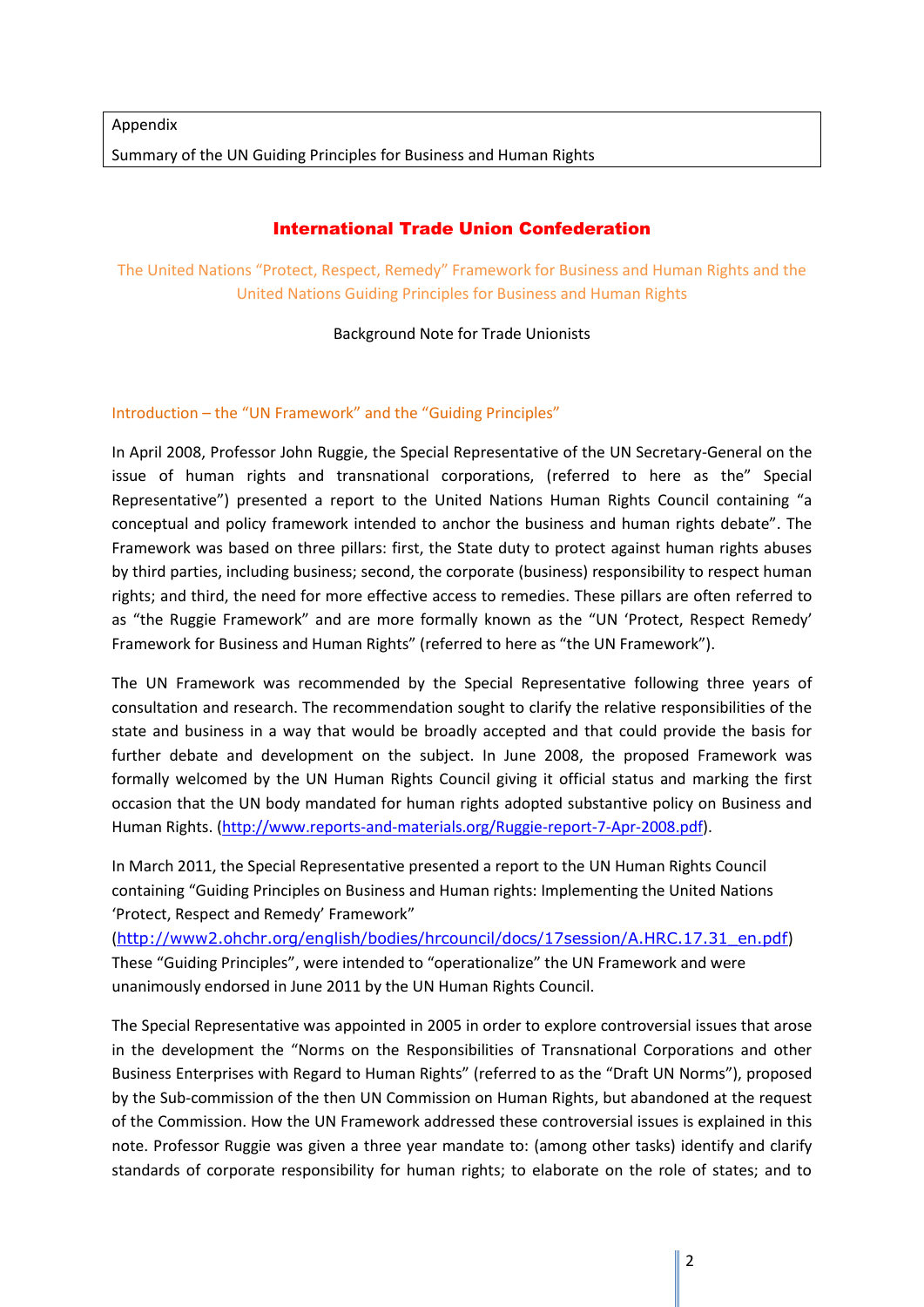clarify concepts such as "complicity" and "sphere of influence". In 2006, the UN Commission on Human Rights was replaced by the UN Human Rights Council. In 2008, the Council extended the mandate for the Special Representative for an additional three years during which the "Guiding Principles" were developed.

The UN Framework and the Guiding Principles are products of six years of extensive consultations – including 47 international consultations held across all regions - together with an elaborate programme of research and publications. The process involved governments, national human rights institutions (NHRIs), civil society, trade unions, academics, legal experts as well as business and business organisations. The results have been endorsed and positively applied by a broad range of organisations and can fairly be characterised as the current international consensus on this subject.

The ITUC and one of its predecessor organisations the ICFTU, has followed work on business and human rights including on the "Draft UN Norms" and the mandates of the Special Representative. This has involved participation in consultations and in informal meetings with the Special Representative and his staff. As part of the Council of Global Unions, the ITUC participated in a consultation with the Special Representative and submitted joint comments on the Guiding Principles. In 2011, the ITUC welcomed the adoption of the Guiding Principles.

#### The importance of the "UN Framework" and the "Guiding Principles"

The UN Framework and the Guiding Principles constitute the most significant development in over 30 years with respect to international standards of behaviour for business. It was in 1976 and 1977 that the two most important international instruments addressing the social responsibilities of business were adopted: The OECD Guidelines for Multinational Enterprises (The OECD Guidelines) and the International Labour Organisation's Tripartite Declaration of Principles concerning Multinational Enterprises and Social Policy (The ILO MNE Declaration). The UN Guiding Principles should be regarded as a third authoritative, non-legally binding international instrument addressing the behaviour of business.

*[The Guiding Principles are]…the global standard of practice that is now expected of all governments and business with regard to business and human rights. While they do not by themselves constitute a legally binding document, the Guiding Principles elaborate on the implications of existing standards and practices for states and businesses and include points covered variously in international law and practice."* (From the Introduction of "The Corporate Responsibility to respect Human Rights – an Interpretative Guide" Office of the High Commissioner for Human Rights, November 2011).

The Guiding Principles do not come with a UN mechanism to consider questions over their meaning, to handle grievances against specific companies, to resolve disputes, or to investigate charges of corporate wrong-doing. The UN Human Rights Council established a five member Working Group of independent experts in 2011 at the time that it endorsed the Guiding Principles. The mandate for this Working Group includes such functions as promoting the Guiding Principles, identifying and exchanging best practices and making recommendations. The significance of the Guiding Principles does not lie in the follow up procedure, however. Their importance must be measured by their influence on other organisations and institutions, by their influence on public policy and by the possibilities that are created when they are applied by governments or by business. Their importance should also be seen in the light of establishing preconditions for further progress in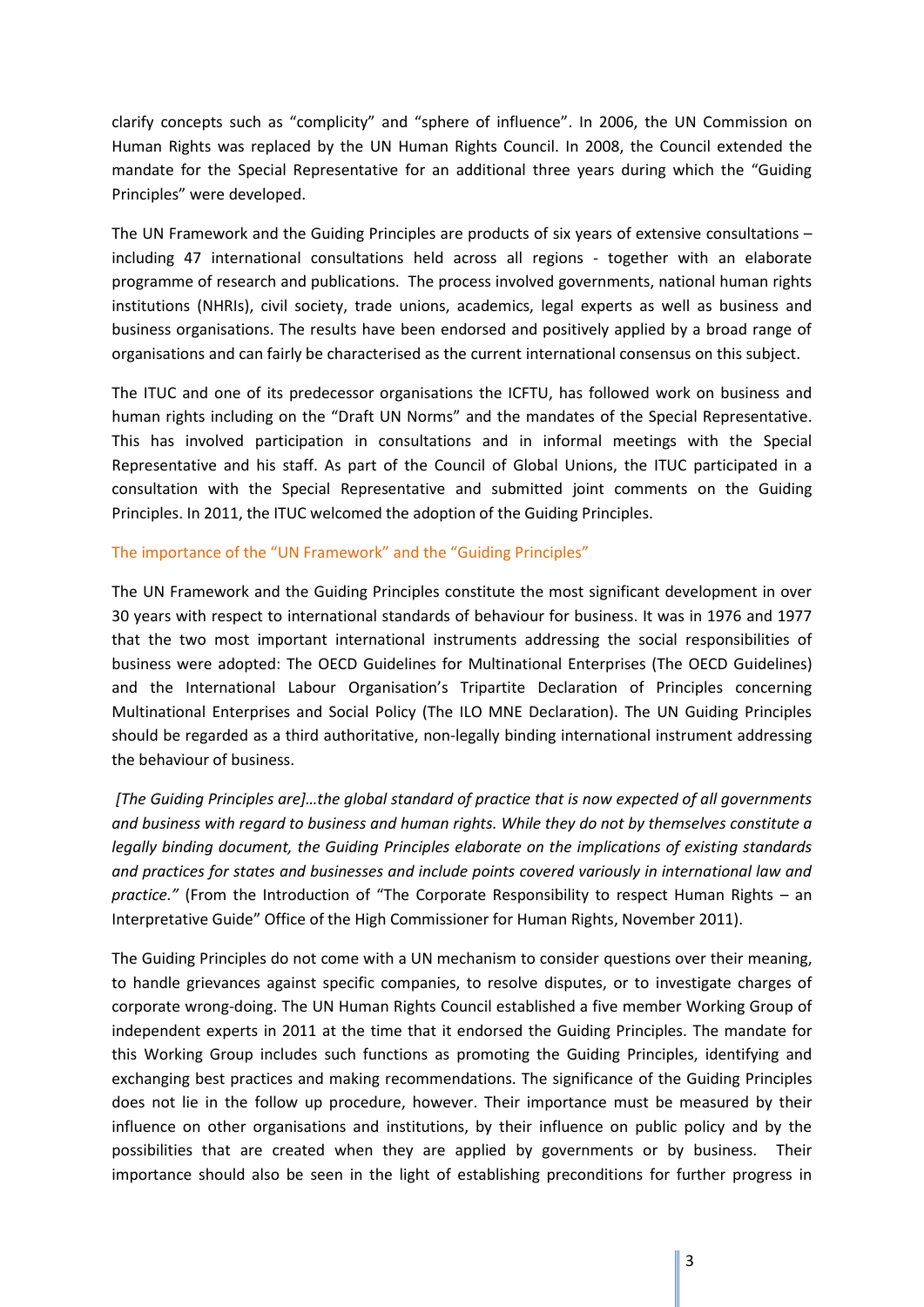development of international governance institutions. The Guiding Principles can be used to link the most important social impacts of economic activity to business behaviour in investment treaties, in procedures of international financial institutions, through requirements of export credit agencies and in procurement policies.

This means that the use, impact and ultimate value of the Guiding Principles will, for the most part, be determined beyond the UN Human Rights Council and this Working Group. Trade Union strategy and action over the UN Framework and the Guiding Principles will involve using the consensus in a wide range of activities involving many organisations and institutions.

#### Early and significant uptake of the Guiding Principles

Many of the most important instruments and initiatives concerning the social responsibility of business have been, or are in the process of being, updated in the light of the UN Guiding Principles. The most significant development in this regard has been the revision of the OECD Guidelines for Multinational Enterprises, adopted in May 2011. The Guidelines now have a new chapter on human rights based on the Guiding Principles. Just as importantly, they also incorporate the Guiding Principles' concept of due diligence (dealt with later in this Briefing Note) as a general principle setting an expectation for responsible behaviour in areas other than human rights. The OECD worked with the Special Representative in this revision which took place shortly before the Guiding Principles were formally adopted.

The International Standard Organisation's (ISO) Working Group on Social Responsibility also worked with the Special Representative and the ISO 26000 standard on social responsibility, adopted in late 2010, reflects the UN Framework and is fully compatible with the Guiding Principles. The International Finance Corporation's (IFC) Sustainability Framework revised in May 2011 also reflects the new expectations set out in the Guiding Principles. The IFC-related Equator Principles used by many financial institutions, and in the process of being updated, are expected to reflect the Guiding Principles as is the revision of the Global Reporting Initiative's Sustainability Reporting Guidelines scheduled to be completed in 2013. Other initiatives are also likely to be changed in order to reflect the Guiding Principles.

The UN Framework and Guiding Principles have already led to converging expectations over business behaviour that can be expected to influence public policy in a positive way. They are a welcome antidote to the challenges posed by the promotion of "Corporate Social Responsibility" (CSR). Many governments have promoted CSR as a so-called "voluntary concept" that can be used as an alternative to regulation. Although business can, and does, violate human rights, business cannot by itself ensure that human rights are respected. It is government through the rule of law that has the indispensable role in the realisation of human rights.

The UN Framework and the Guiding Principles clearly make the distinction between the duty of the state and the responsibility of business. Because they get this distinction right, they can be used to effect changes in public policy over CSR and greater acceptance for a more realistic vision of business responsibility that is more in the interest of workers.

The UN Framework and Guiding Principles were significant factors in the adoption of a new definition of CSR by the European Commission in its Communication on CSR released in October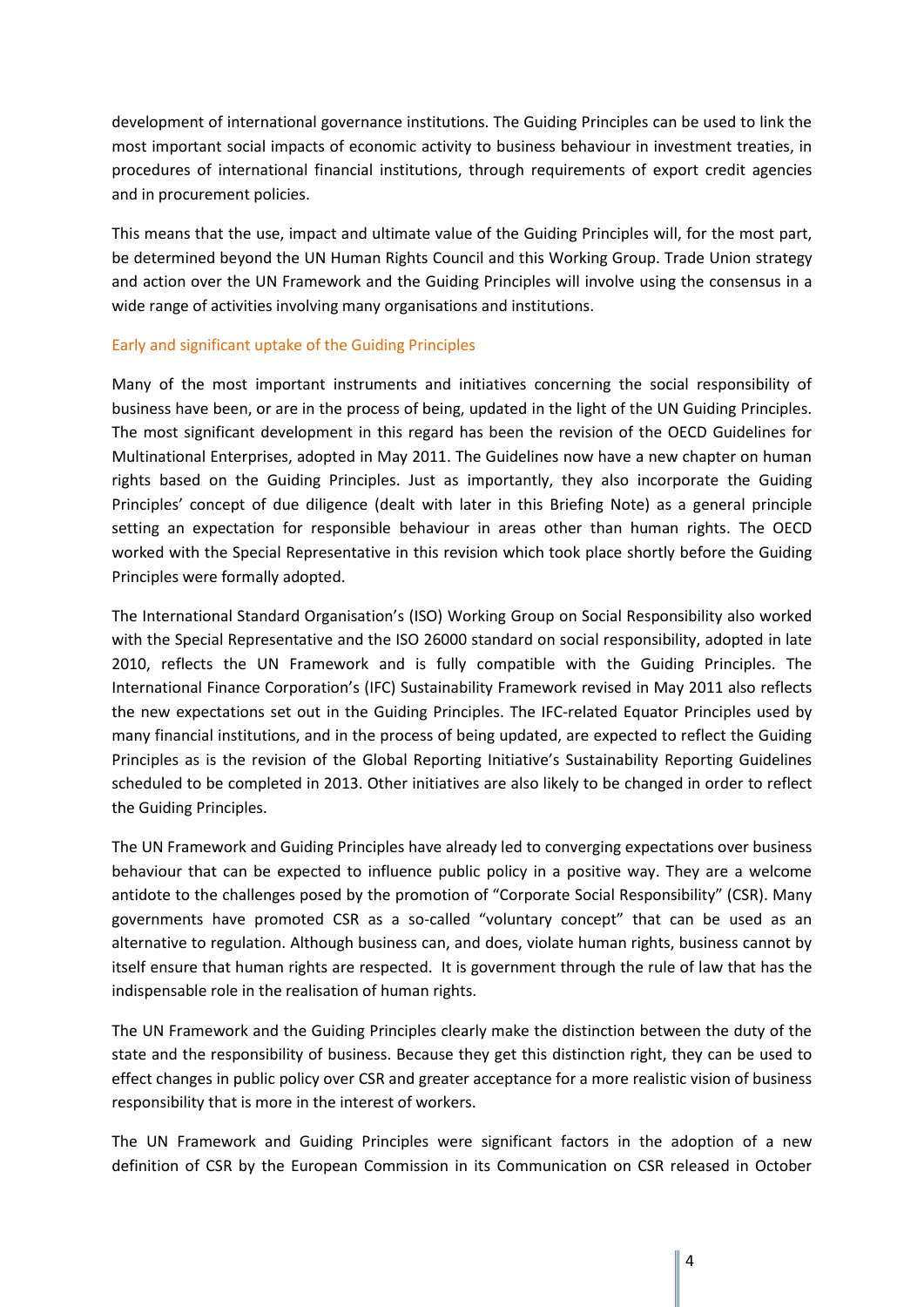2011. The new EU definition of CSR is "the responsibility of enterprises for their impacts on society". This replaced the definition that limited CSR to activities that were voluntary. The European Union has endorsed the Guiding Principles and has invited Member States to develop national plans for implementing the Guiding Principles by the end of 2012.

Another area where the UN Framework and the Guiding Principles could make a significant contribution to expectations for business concerns sustainable development. The concept of due diligence as elaborated by the Guiding Principles is a sound basis for expectations of responsible business behaviour for all three dimensions of sustainable development: economic, environment and social. Moreover the range of internationally agreed human rights (civil and political rights as well as economic, social and cultural rights) - provides a much-needed basis for a common understanding of the social dimension of sustainable development.

The UN Framework and the Guiding Principles are of great importance for workers and their trade unions. They can be used to shape public policy debates over such fundamental issues as the relationship between business and the state. They are one of few positive international responses to the deepening governance crises that have accompanied the growing integration of the global economy. The UN Framework and the Guiding Principles were intended to provide a basis for further development of international norms. All of this is of importance to workers and their trade unions.

This briefing will focus on six essential elements of the Guiding Principles that make them valuable for trade unionists:

- 1. The distinction between the role of the state and the role of business;
- 2. The clarification of the responsibilities of business (including the so-called "voluntary" issue);
- 3. A new expectation of what constitutes responsible behavior (due diligence);
- 4. The scope of responsibility (the "supply chain" issue);
- 5. The importance of remedy; and
- 6. The UN Framework and the Guiding Principles as a foundation for further development including binding rules.

Each of these six elements is considered below.

#### 1. The distinction between the role of the state and the role of business

As noted above, one of the major values of the UN Framework and of the Guiding Principles is that they get the relationships between business and government right. They relate to the real responsibilities of the real actors and do not confuse what are, at times, complementary and, at times, conflicting roles. Governments are not permitted to avoid obligations by transferring them to business or arguing that business is "too powerful". Business cannot avoid their responsibilities to rights-holders because a government fails in its duty to protect.

The Guiding Principles are organised by each of the three pillar of the UN Framework. Each pillar begins with what are called "Foundational Principles" which are followed by "Operational Principles", which set out what business should actually do.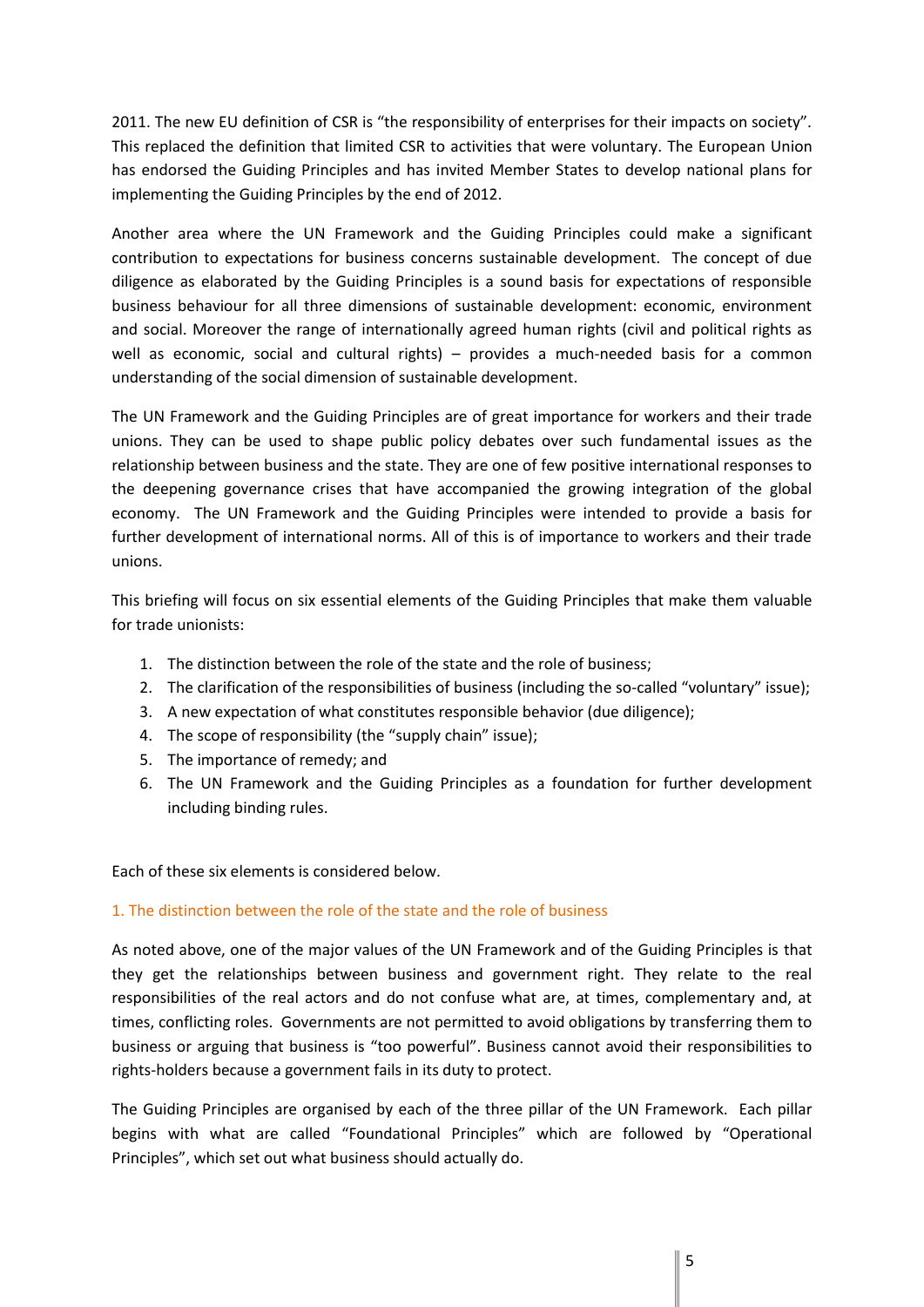#### The role of the State

The first pillar of the UN Framework is about the role of governments. The first "Foundational Principle" of the Guiding Principles is that States must protect against human rights abuse within their territory or jurisdiction including abuse by business. The principle makes it clear that this is a State's obligation under international law and that it requires States to act through "policies, legislation, regulations and adjudication". The commentary recalls that States have a duty to protect and promote the rule of law.

For trade unions, the most serious challenges of globalization are related to governance crises brought about by the failure of national governments to fulfil their role and by the failure to develop international governance institutions appropriate for a global economy. In the area of labour practices, CSR initiatives and the promotion of CSR by home country governments of multinational enterprises seek to show that businesses can ensure respect for human rights even where the government has failed in its duty to do so.

For this reason participation in CSR initiatives challenge trade unions to avoid being implicated in support for the idea that there is a substitute for the role of government. Even with respect to situations where companies can guarantee their good behaviour they cannot ensure that human rights will be respected. This is certainly true for the human right to form or join a trade union and for the right to bargain collectively. In order to function properly trade unions are dependent on a range of civil and political rights that can only be protected by the State. Other serious problems exist where business is expected or encouraged to substitute for the State. This is certainly true for the judicial function of the state. Business should not be expected or encouraged to decide between competing claims involving human rights.

The Guiding Principles are not based on the assumption that all States do their duty. The second "Foundational Principle" says that States should set the expectation that all businesses enterprises domiciled in their territory should respect human rights "throughout their operations". This recognises the reality of State failure. This principle in effect encourages states to regulate the activities of companies domiciled in their territory abroad. At present states are not generally required under international law to regulate such activities.

There are eight additional "Operational Principles" setting forth expectations of what governments should do. Some of these principles concern State duty when acting internationally such as in investment treaties or when acting as a member of multilateral institutions. One principle addresses what the home states of MNEs should do with respect to businesses operating in conflict-affected areas of other countries.

In conjunction with the Guiding Principles, the Special Representative submitted a guidance note for host governments in negotiating investment agreements with foreign investors. The note contains 10 "Principles for responsible contracts" intended to ideal with human rights risks in these agreements. (Link A/HRC/17/31/Add.3)

One of the most important reasons that many companies and business organisations welcomed the UN Framework is because it distinguishes the responsibilities of the State from those of business. Business argued that protection of human rights is, first and foremost, the duty of the state and did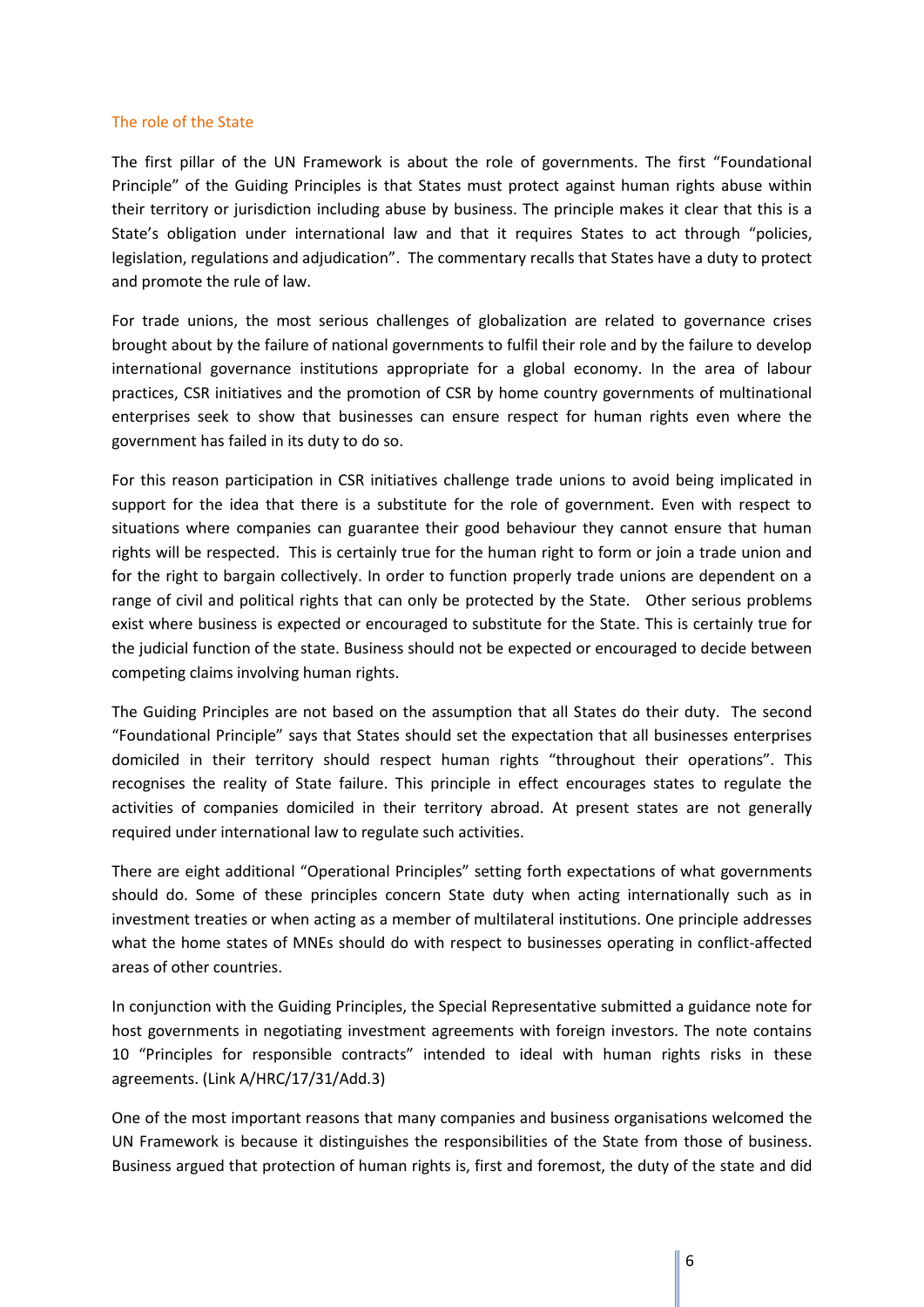not want the same obligations as governments imposed on business, which was one reason that they had strongly objected to the "Draft UN Norms", which did just that.

#### The role of business

One of the central issues concerning business responsibility relates to situations where a government, for one reason or another, fails in its duty to protect human rights. The second pillar of the Framework – the corporate responsibility to respect human rights - is clear that the responsibility of business to respect human rights "is a global standard of expected conduct for all businesses wherever they operate. It exists independently of states' abilities and/or willingness to fulfil their own human rights obligations, and does not diminish those obligations."

*There are two key messages: First, the responsibility of business to respect is not the same as the duty of governments to protect and second, this responsibility is independent of whether the government does what it is supposed to do.* 

The first "Foundational Principle" of the second pillar states that business should respect human rights. It then goes on to make two points: First, the responsibility to respect means that business should *avoid* infringing on the human rights of others and second, that business *should address adverse human right impacts with which they are involved*. (Italics added). The implications of these points are profound. Responsibility in the area of human rights concerns the problem of harming others. These can include people who do not necessarily have any relationship to the business or interest in its success other than that their rights are negatively affected by its activities or relationships.

A fundamental concept in the Guiding Principles is "adverse impacts on human rights". The responsibilities of business lie in how adverse impacts are avoided or what must be done in the event that they are not avoided. This is not about the "sustainability" of the company. It is about the affected right-holder and the universal interest in having a world in which human rights are respected.

# 2. The responsibilities of business

The Guiding Principles are clear that the responsibility to respect human rights applies to all of the internationally recognized human rights. No attempt is made to identify or enumerate a specific set of human rights that business must respect. Stating the human rights that business must respect was the main activity in the development of the "Draft UN Norms". In this case, lengthy, but fruitless, debates have been avoided.

Human rights specifically included and mentioned are those contained in the International Bill of Human Rights (this consists of the Universal Declaration of Human Rights, the International Covenant on Civil and Political Rights and the International Covenant on Economic, Social and Cultural Rights) and the ILO Declaration on Fundamental Principles and Rights at Work. However, it is made clear that other UN instruments such as those addressing the human rights of indigenous peoples, women, or children must be respected as must the standards of international humanitarian law. Trade unionists should recall that the right to join trade unions are explicit in the Universal Declaration and in both of the Covenants as well as in ILO Declaration on Fundamental Principles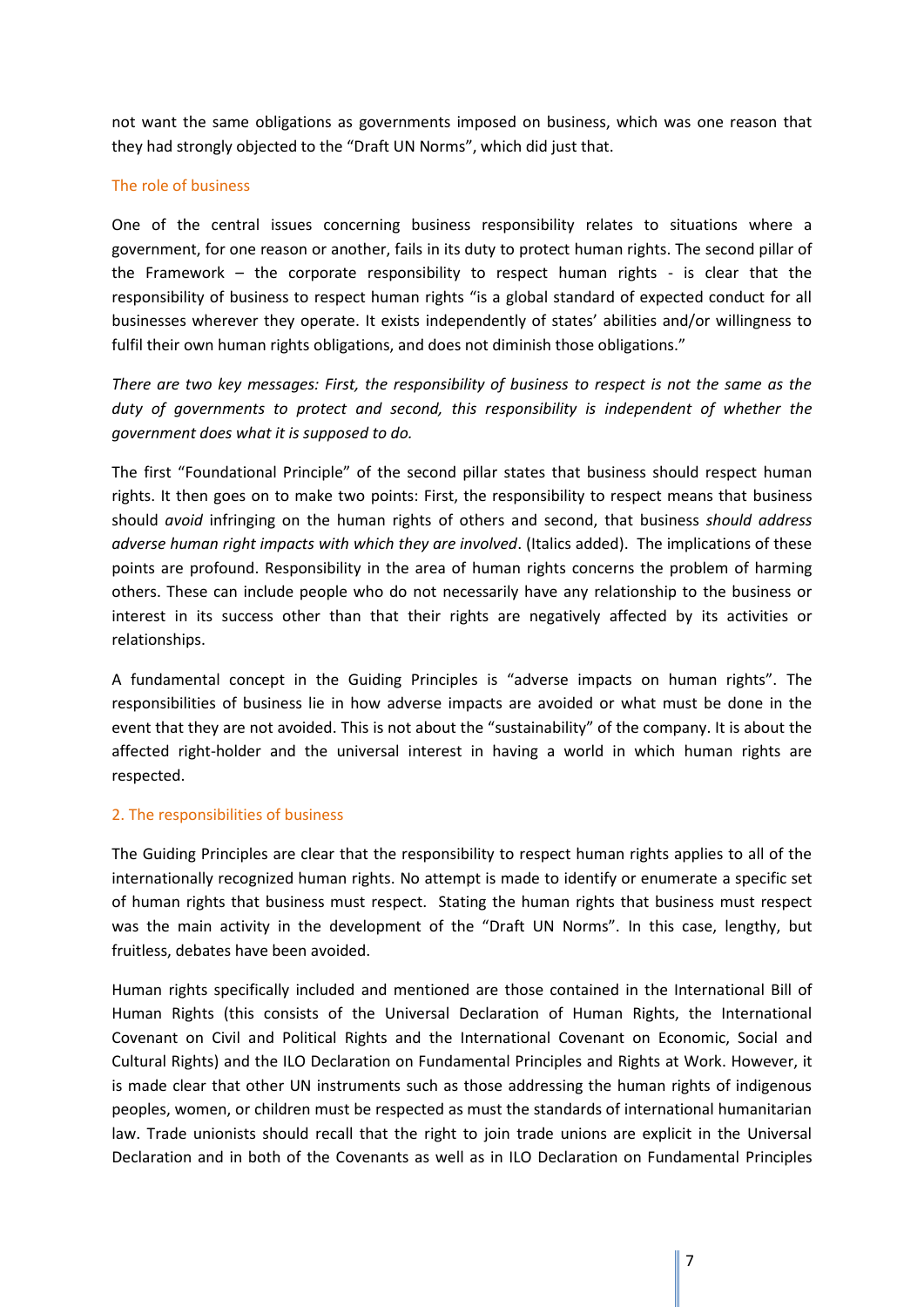and Rights at Work. Other human rights of workers such as those contained in the 2008 ILO Declaration on Social Justice for a Fair Globalisation would also be included.

One of the preoccupations of company, industry and "multi-stakeholder" CSR initiatives has been the promulgation of public declarations such as "codes of conduct", "principles" , "voluntary standards" and "guidelines" that set forth what are considered to be the responsibilities of companies. The "Draft UN Norms" also sought to do this and borrowed heavily from the CSR initiatives of the time. One problem is that these declarations involve businesses "picking and choosing" what they consider to be their responsibilities. The result is usually a unilateral redefining or re- interpreting of what are already established expectations. Since these declarations are "voluntary" they are considered by the businesses adopting them to be "optional" or "aspirational".

The treatment of CSR as a "voluntary concept" equated "voluntary" and "optional". It also created a "new" meaning of "responsibility" that is quite different from how "responsibility" is commonly understood. Most people understand "responsibility" as accountability for the consequences of one's actions. The focus of this common understanding of responsibility is on the negative consequences of behaviour and how they could be avoided or mitigated and what should be done about the negative consequences that are not avoided. In contrast the CSR discourse focused most on positive actions ("contributions to sustainable development") by business and often defined regulation as being beyond the scope of CSR. In this respect, the interest by governments in CSR became an excuse for failing to develop public policy addressing the negative consequences of business behaviour.

The UN Framework did not make any false link between responsibility and voluntary behaviour. The responsibility of business to respect human rights exists "over and above legal compliance, constituting a global standard of expected conduct applicable to all businesses in all situations." Moreover, this responsibility to respect "exists independently of the enterprise's own commitments with regard to human rights" (Guiding Principles Commentary on Principle No. 11). To the extent that CSR declarations were used by companies to self-define their responsibilities, they now have lost their value. As a result of the UN Framework and the Guiding Principles, the value of declarations should be now understood as a means to "embed" values within the business or as part of a due diligence process where the danger of specific human rights abuses in a specific context are recognised.

Another reason that businesses should not choose which human rights to respect is that human rights are considered to be indivisible and interdependent. Nevertheless, business management will want to be able to "prioritize" the human rights that they must respect. The guidance in the Guiding Principles is that a business should concentrate on those rights that are most at risk because of the activities and relationships of the company. These are referred to as the "salient human rights". The priority should be given to preventing or mitigating the most severe adverse impacts or where "delayed response would make them irremediable".

Some critics consider the UN Framework and the Guiding Principles inadequate because the business responsibility is only "to respect" human rights. It was felt that, if business was only being asked "to do no harm", then important contributions toward the realisation of human rights that business could make would be discouraged. There is considerable interest in using the capacity of mainly large corporations to address social issues including human rights. Such activity is not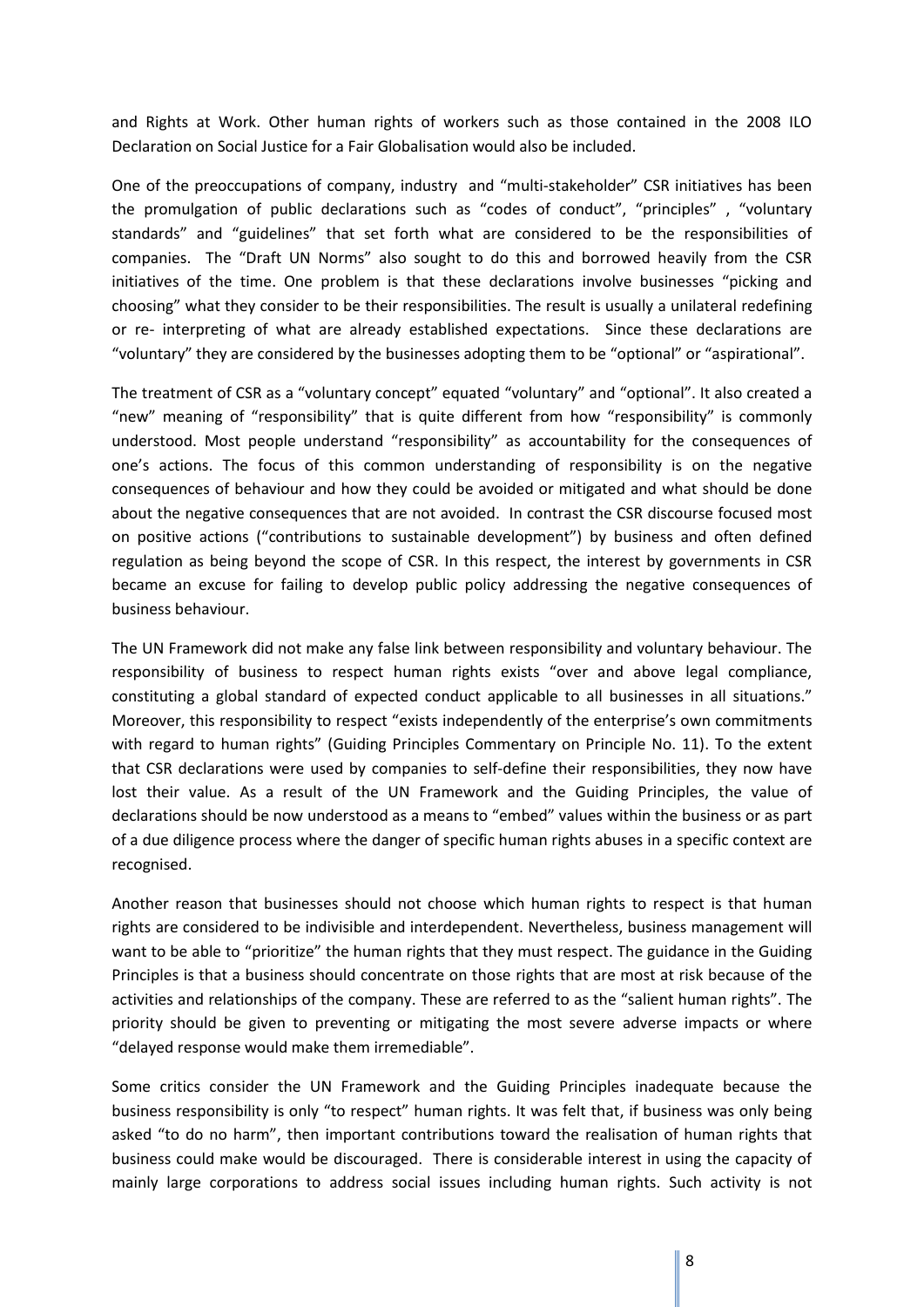discouraged by the Framework, but is considered beyond its scope. The standard of respect applies to all businesses regardless of "size, sector, operational context, ownership and structure". This standard is basic, universal and fundamental. Moreover, respecting human rights requires an understanding of how one's actions affect the human rights of others. More often than not this understanding requires that steps be taken in order for it to be achieved.

Even in situations where businesses can make desirable contributions by promoting human rights, the responsibility to respect human rights is more important. This is true even when the human right can be related to the activities of the business concerned. Consider child labour. The obligation of a business to avoid and remediate child labour is more important than "promoting the abolition of child labour" through participation in charitable programmes. "There is no equivalent of a "carbon offset" for a harm caused to human rights: a failure to respect human rights in one area cannot be cancelled out by a benefit provided in another." (Part 1.8 of the Interpretative Guide)

# 3. The scope of responsibility including the supply chain

One vital issue for trade unions is the organisation of work in ways that put workers in indirect relationships with those that control the conditions under which work is performed. This includes sub-contracting and supply chain relationships. It also includes indirect employment relationships such as agency work. Indirect relationships can impose insurmountable impediments to organising, to union recognition and to collective bargaining. The Guiding Principles bring a fresh approach to the responsibility of an enterprise for the actions of other enterprises such as suppliers or other business partners. For trade unionists this is likely to be the most valuable contribution of the Guiding Principles.

The Guiding Principles state that enterprises have responsibilities for adverse human rights impacts that they cause or contribute to through their own activities but also for adverse human rights impacts "*that are directly linked to their operations, products or services by their business relationships, even if they have not contributed to those impacts*". (Italics added) This "Foundational Principle" (No. 13) establishes the responsibility of a business by its relationship to adverse human rights impacts.

Responsibility for a business is created in three ways:

- 1. By *causing* adverse impacts;
- 2. By *contributing* to adverse impacts;
- 3. By the adverse impacts *linked* to the business through a business relationship but that are caused by others. (This captures the situation where the adverse impact is caused by another business but where the adverse impact can be linked to the business. This would the adverse impacts on human rights caused by a supplier in the course of supplying to the business concerned.)

The difference between "contributing" to an adverse impact and being "linked" to an adverse impact is sometimes confused. Contributing to adverse impacts can be done in two ways: One is by being one of several parties causing the adverse human right abuse. The other is by causing, encouraging or enabling another to violate human rights. An example would be by imposing unreasonable deadlines or inadequate compensation on suppliers that cause the suppliers to violate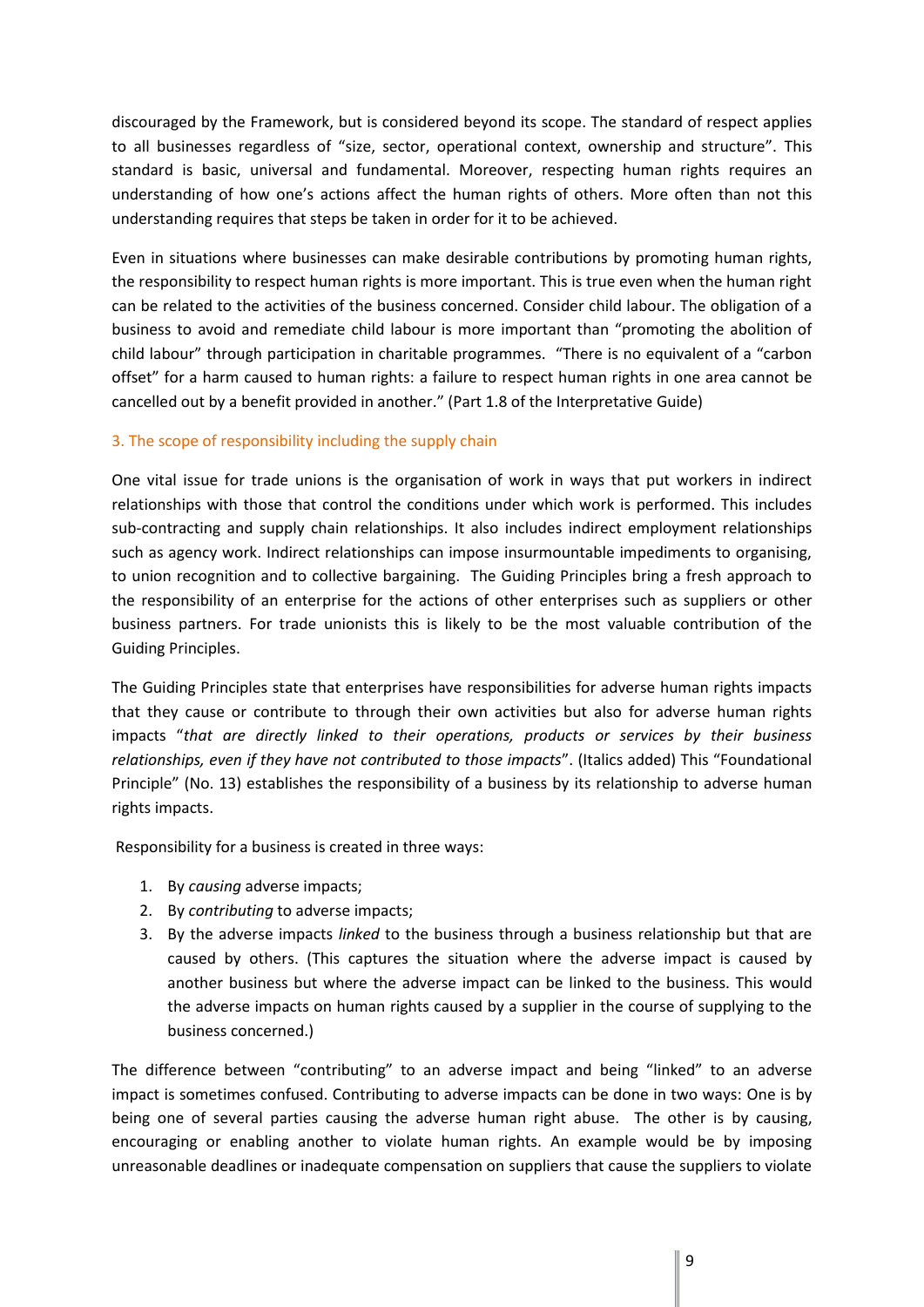workers' human rights. Linkage is established where the business may neither cause nor contribute to the impact, but is involved because the impact is both carried out by an entity with which it has a business relationship and is linked to its own operations, products or services.

The Principles distinguish the nature of the responsibility in these situations:

- In cases where the business causes or contributes to an adverse impact, its responsibility is to remediate its impacts. Remediation could mean a wide range of actions including apologies, restitution, rehabilitation, compensation, paying punitive sanctions, and observing injunctions or guarantees of non-repetition. The business could provide direct remediation or it could cooperate through legitimate processes. In many instances the most appropriate mechanisms for remediation are state-based but the absence of such mechanisms does not affect the responsibility of the business.
- With respect to adverse impacts caused by others that can be linked to the business by a business relationship, the responsibility of the business is to prevent or mitigate the adverse impacts. However, there is no responsibility to remediate as there is in cases where the business has directly caused or contributed to the adverse impact.

# Influence VS impact

This is a considerable departure from the conventional thinking that underlies CSR supply chain initiatives where "sourcing companies" demand that their suppliers observe a "code of conduct". This thinking was based on the idea that the boundary of business responsibility was determined by its "sphere of influence". Sphere of influence was based on ideas of "control" or "leverage", where leverage is understood to be the ability to influence the behaviour of another organisation. Implicit in this concept is that the responsibility of a business declines with the ability of the company to influence. Often companies, claiming that they had little influence, would not accept responsibility for abusive labour practices beyond the first tier of their supply chain.

The original mandate for the Special Representative included clarifying the concept of "sphere of influence" which was a controversial part of the "UN Draft Norms". Using "sphere of influence" to define a company's responsibility was advanced by the UN Global Compact and had considerable uptake by CSR initiatives, especially those dealing with supply chain issues. The sphere of influence concept was interpreted by the drafters of the "UN Draft Norms" to mean that the obligations for governments and business were the same differing only because of their different "spheres of influence". The idea of the ability to effect change in the behaviour of another organisation downplayed the considerably different roles of government and business. The concept contributed to the implicit acceptance that sourcing companies through their "codes of conduct" could substitute for the failure of governments to do their duty

The practical interpretation of "sphere of influence" is that if a company had little or no influence, then it had little or no responsibility, even for the adverse impacts that it caused. The concept confused two different situations: One where a company causes or contributes to an adverse impact and the other where a company has enough influence to dissuade others from causing adverse impacts.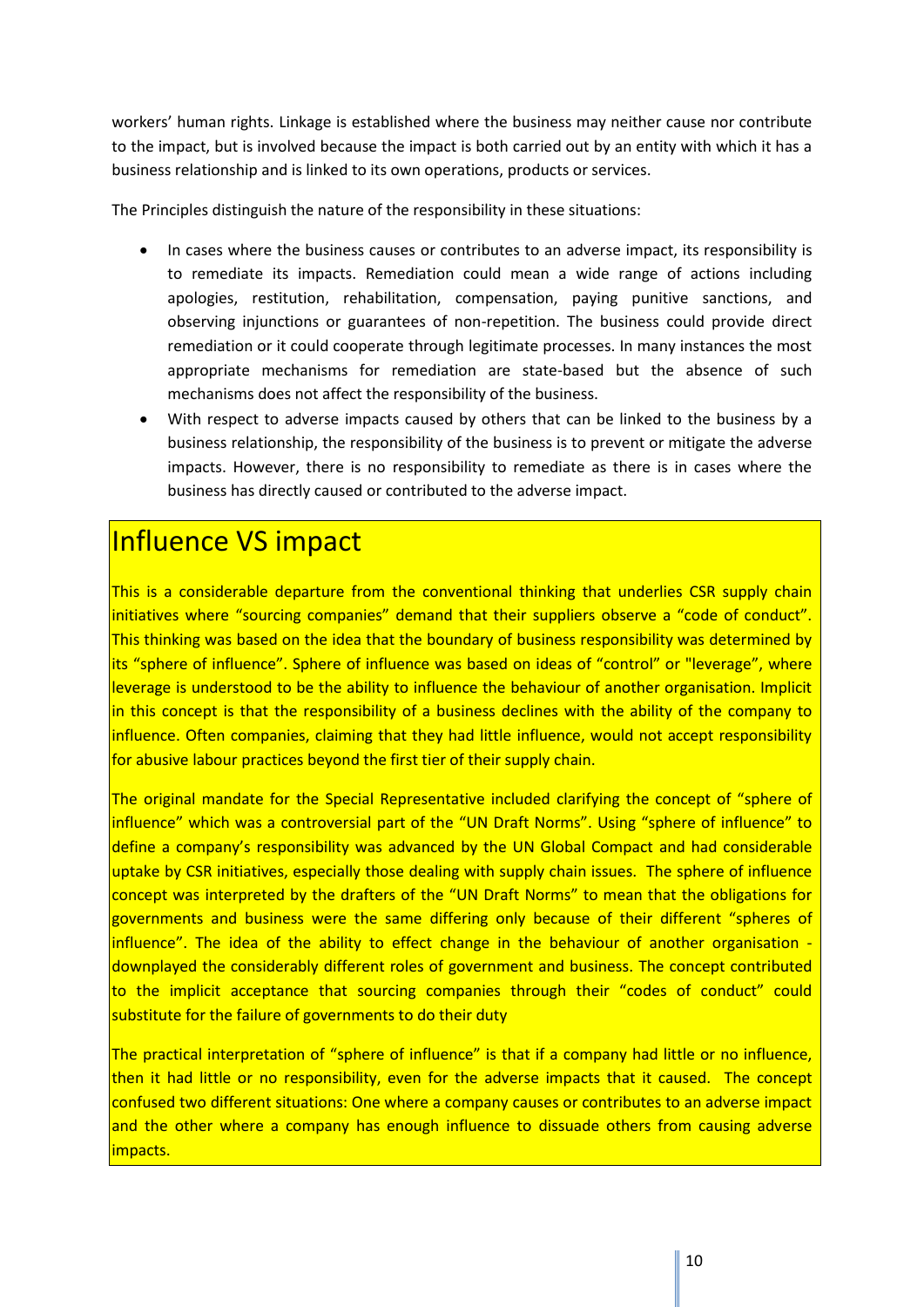The "sphere of influence" concept made it difficult for trade unions to get companies to accept responsibility for the conditions under which work was performed where an indirect relationship was involved. Companies would claim that they had no influence because they were not the employer even where the situations was created by their decision to contract out the work in the first place and even though they were a party to, and benefited from, the indirect relationship.

The UN Framework and the Guiding Principles change the determinant of responsibility from one of leverage that comes with control or influence of the business to one that is determined by the impact of the activities of the business. One of the many advantages is that the focus is shifted from the company to the rights-holder and the broader societal interest. Moreover, the boundary of a "sphere of influence" is harder to measure and easier for a company to manipulate than the more objective adverse impact on rights-holders.

The Guiding Principles recognize a role for "influence" or what the Special Representative prefers to call "leverage" - but not as the means of determining responsibility. A business can have responsibility for adverse impacts on human rights caused by a business relationship where it lacks the influence over the business relationship to prevent or to stop the adverse impacts. Operational Principle No. 19 considers the amount of leverage to be a factor to be taken into account by a business in determining the appropriate action to take with respect to preventing or mitigating an adverse human rights impact. Where there is no leverage or influence over the business relationship it should consider ways to increase its leverage or it may consider ending the business relationship.

The Guiding Principles make an additional contribution to problems of respecting human rights that can be posed by business relationships. This concerns the meaning of the term "complicity" or in other words when a company should be considered an accomplice in a human rights abuse. The commentary on Principle No. 17 recognises that the term "complicity" has both legal and non-legal meanings and that the non-legal meaning would include being seen to benefit from an abuse committed by another party. The scope of what is understood to be complicity will be an important part of defining future international liability

#### 4. Due Diligence - The new expectation of responsible behaviour

The Guiding Principles were intended to "operationalize" the UN Framework. For the second pillar, the responsibility of business to respect, the Guiding Principles are clear how companies should address their human rights responsibilities.

Principle No. 15 sets forth three "policies and processes" that business enterprises should have "appropriate to their size and circumstances". They are:

- 1. a policy commitment;
- 2. human rights due-diligence processes; and
- 3. Remediation processes.

It is the expectation that businesses must exercise due diligence that is easily the best known and certainly destined to become the most debated part of the Guiding Principles. Most of the debate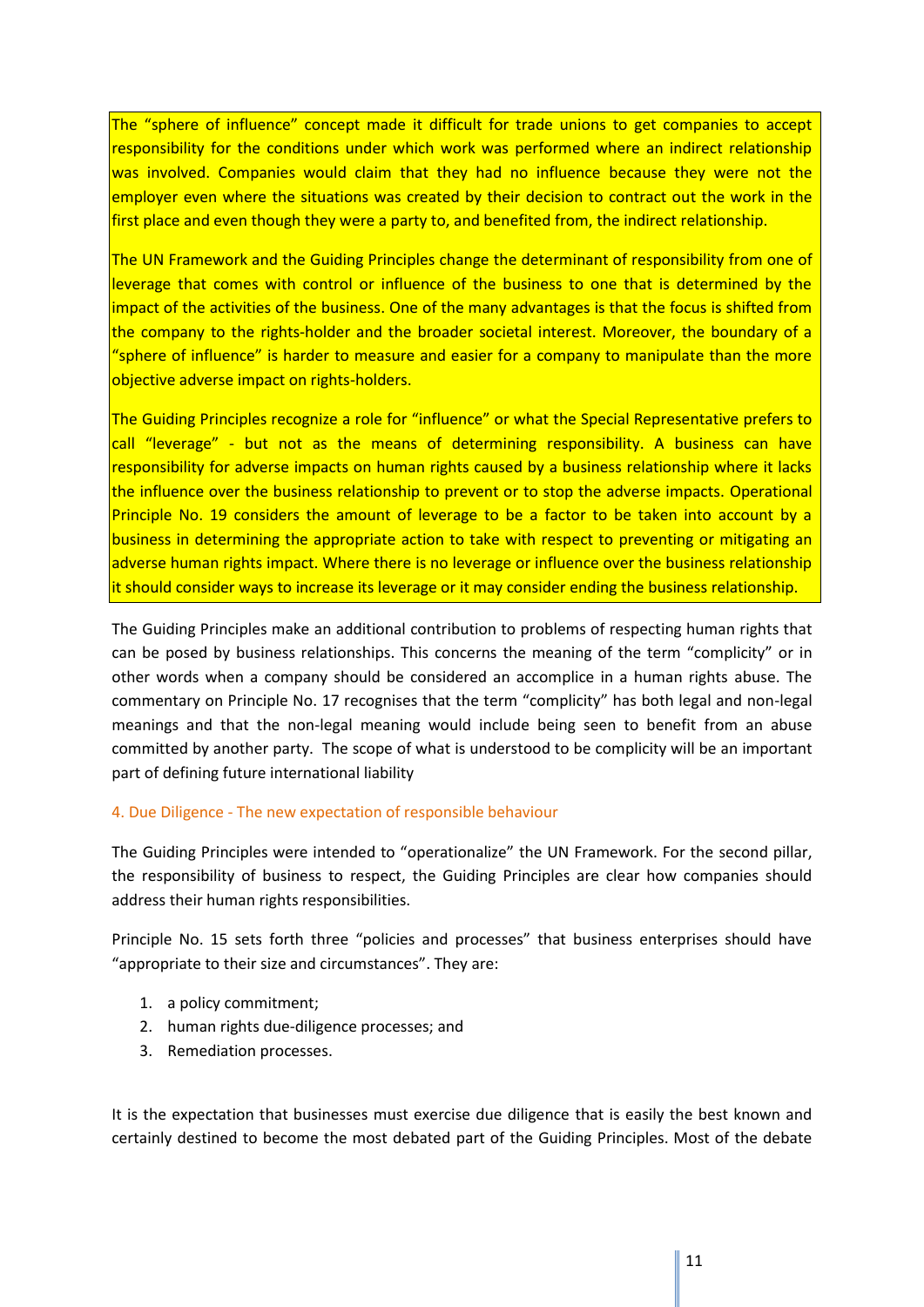over the Guiding Principles and the effect that they should be given by business will be about the meaning of "due diligence".

The Guiding Principles consider due diligence to be an on-going process undertaken by a business to identify, prevent, mitigate and account for how it addresses actual and potential adverse human rights impacts.

Due diligence is a term used in both business and in law and applies to both legal obligations and to voluntary processes. Due diligence processes usually involve acquiring information about the potential consequences of a decision prior to making a decision. It is similar to another concept; "duty of care" which also has both legal and non-legal uses involving avoiding harm to others.

The expectation that businesses should conduct a due diligence process with respect to human rights is logical and appropriate. It is a term and concept with which business is familiar. It is based on the idea that responsibility is about the negative consequences of business behaviour on the human rights of others. Where negative consequences of behaviour are concerned ("adverse impacts") responsibility is about avoiding them or addressing ("remediating") what is not avoided. Potential impacts are to be addressed through prevention or mitigation and actual impacts are to be addressed through remediation.

Although due diligence comprise several processes, it should not be regarded as a "tool" to be used if needed and then returned to the "toolbox". Due diligence is an on-going obligation. Respecting human rights is not a static situation of "doing no harm"- it is the positive action of due diligence required to avoid, mitigate or address the harm of potential and actual adverse impacts. The expectation is that business makes an effort to understand the impacts of its actions on others. These impacts are determined objectively as a matter of fact and on an on-going basis.

Another reason that due diligence is especially appropriate is that it requires that the context in which the business activity takes place be taken into account. Important contexts would include the actual activities carried out by the company or its business relationships, the general practices and institutional frameworks associated with these activities, as well as the actual situation with respect to the government performance of its duty to protect human rights. This last point would include whether the government imposes obligations on businesses that conflict with the internationally recognised human rights. Broadly speaking two determinants would be the economic sector and the country. The extent of due diligence would need to reflect the likelihood as well as the severity of adverse human rights impacts.

# 5. The importance of remedy

The UN Framework attaches great importance to remedy which is treated as one of its three pillars. This is logical because the obligations for governments or businesses may not be meaningful without remedy for those who have had their human rights abused. In reality States do not always uphold their duty and businesses often fail to meet their responsibility.

As with other concepts in the UN Framework and Guiding Principles, "remedy" has both legal and non-legal meanings. Remedy is how a court enforces a right that it has determined is breached and could include, among other things, an injunction against further harmful behaviour or payment to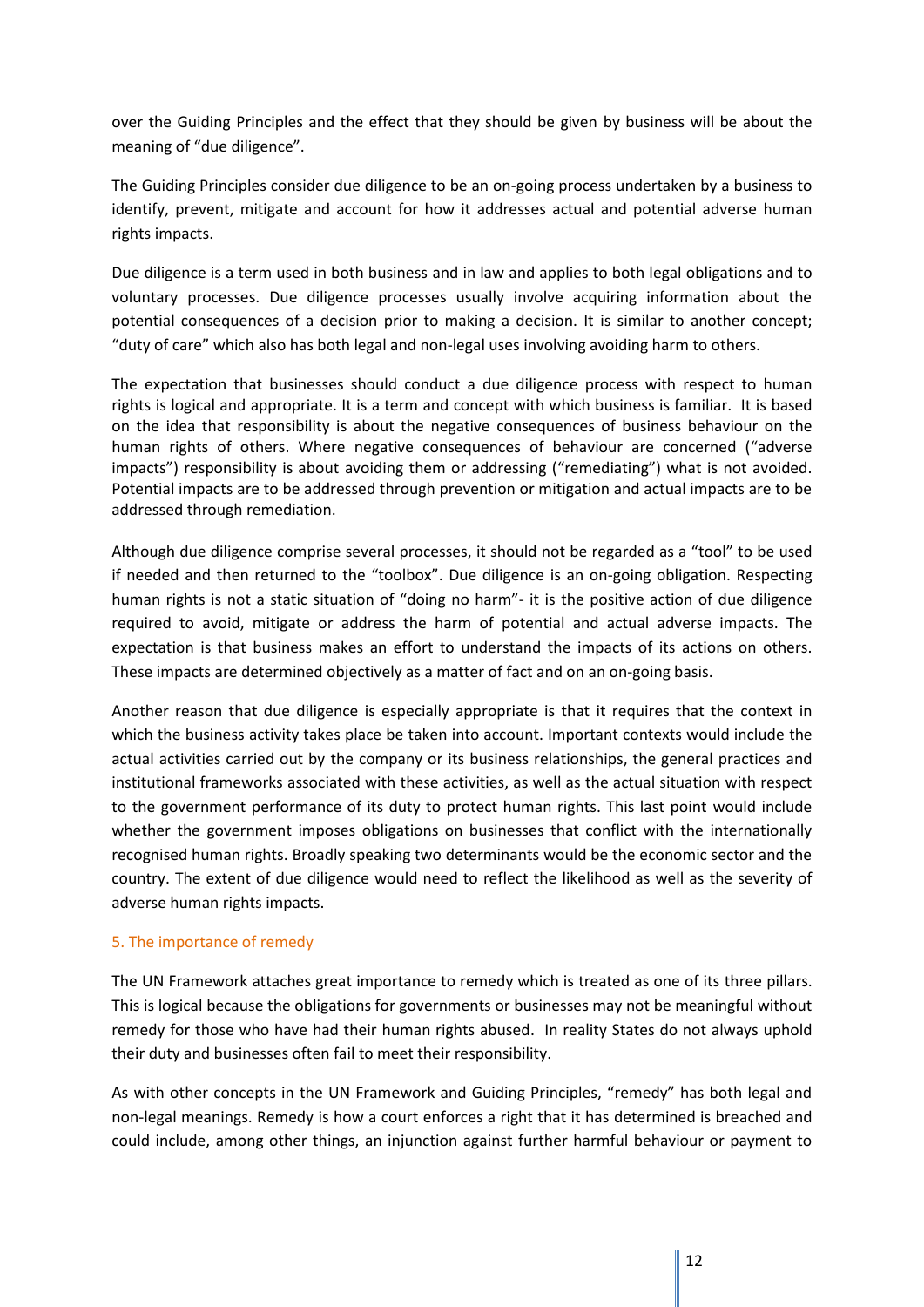the victim to compensate for the wrong or penalties against the doer of harm. Remedy also means to correct a wrong or to make things right again.

Access to Remedy is the least developed of the three pillars. There is only one "foundational principle" for this pillar and it is about the State duty to ensure that the victims of human rights abuse "have access to effective remedy". Two operational principles are developed to "State-based judicial mechanisms" and to "State-based non-judicial mechanisms" respectively.

The most controversial aspect of the treatment of remedy in the Guiding Principles will likely involve "Non-state-based grievance mechanisms". This term refers to mechanisms administered by "a business alone or with stakeholders, by an industry association or a multi-stakeholder group." An "operational-level grievance mechanism" is one that is "directly accessible to individuals and communities directly affected by a business enterprise". The Guiding Principles state that the value of these mechanisms is to help the enterprise identify its impacts and facilitate the early remediation by the enterprise.

The non-judicial mechanisms referred to are, for the most part, CSR initiatives. Principle No. 30 calls on initiatives dealing with human rights to ensure that effective grievance mechanisms are available. The trade union experience with CSR initiatives in the area of labour practices is that they are seriously flawed. Grievance mechanisms (a complaints procedure) can be more effective in limiting negative publicity for the enterprises than in providing remediation for the rights-holders.

CSR initiatives addressing supply chain labour practices have done little about abuses of trade union rights and have been used by employers to discourage workers from exercising their rights to join trade unions and to bargain collectively. The Guiding Principles recognise this problem and state that operational-level grievance mechanisms "should not be used to undermine the role of legitimate trade unions in addressing labour-related disputes".

The Guiding Principles set forth 7 criteria for the effectiveness of non-judicial mechanisms which should be: legitimate; accessible; predictable; equitable; transparent; rights-compatible; and a source of continuous learning. There is an eighth criterion for operational-level mechanisms which is that they should be based on engagement and dialogue. To be effective a mechanism must meet all of these criteria. Unfortunately, with respect to labour practices, there are no good examples of operational level grievance mechanisms that meet all of the criteria.

# 6. A foundation for more development including binding rules for business

The Guiding Principles are not intended to be an alternative to legally binding mechanisms or international regulation. They are written so as not to be self-limiting. They would be compatible with future binding rules and legal issues such as extraterritorial regulation. Although they do not establish new obligations, the UN Framework and the Guiding Principles clarify the implications of already established instruments with respect to business behaviour so as to provide a solid foundation for the further developments including treaties. The Guiding Principles are intended to encourage the emergence of "soft law". The UN Framework and the Guiding Principles will contribute to developing the scope of what is meant by terms such as "due diligence" and "complicity".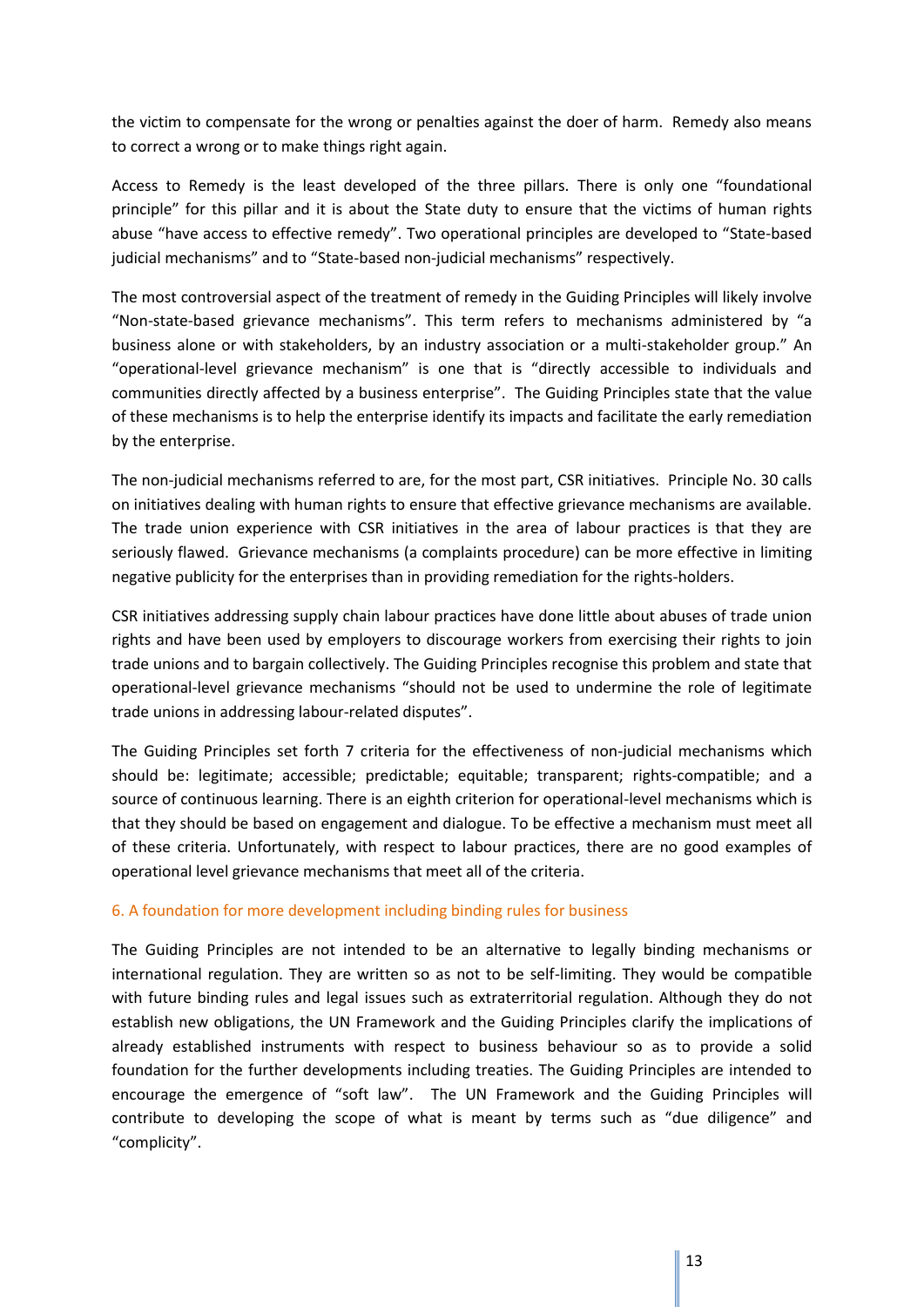In making recommendations for follow-up activities in 2011 the Special Representative suggested that clarifying the applicability to business enterprises of international standards prohibiting gross human rights violations might be the subject of a new international legal instrument. He had in mind binding obligations on business enterprises in situations such as where there is armed conflict and the government does not perform its functions. TUAC, the ITUC and the ICEM are following international cooperation to develop due diligence for business in connection with mineral supply chains in conflict and High Risk areas such as in the Democratic Republic of the Congo and other areas in Central Africa.

The International Organisation of Employers, the International Chamber of Commerce and the Business and Industry Advisory Group to the OECD welcomed the UN Guiding Principles as did many large multinational Corporations. However some business interests began to get nervous during the final stages in the development of the Guiding Principles. The US Chamber of Commerce in a January 2011 letter commenting on the Draft Guiding Principles expressed concerns that they would "encourage an enhanced regulatory scheme" and that they may be "abused by labor unions". Business support for the Framework also made it difficult for business to water down the most farreaching and positive changes to date in the OECD Guidelines for Multinational Enterprises. The Guiding Principles should be a means of ratcheting up expectations of business behaviour.

The UN Framework and the Guiding Principles do not limit in any way future possibilities for international instruments or procedures. Indeed, they will likely have the effect of encouraging their development. The main limiting factor will be the degree of interest by governments in protecting human rights.

#### **A legally-binding treaty?**

Some NGOs are disappointed in, or even dismissive of, the UN Framework and the Guiding Principles. This is usually because they want an international instrument that creates binding obligations for companies accompanied by procedures and sanctions. Some of these NGOs had supported the "Draft UN Norms" because they were ultimately intended to be the basis of a treaty. The "Draft UN Norms" never achieved anywhere near the necessary support that they would have needed from governments and were considered flawed even by many observers who wanted international liability for companies involved in human rights abuse.

The Special Representative could have, but did not, recommend that work begin on an instrument with binding obligations. His reasons included the time that negotiations over a treaty would take and that the process would halt or limit other effective actions that could be taken more immediately.

There are serious concerns over launching treaty negotiations at this time. The likely consequence is that any treaty would be based on a lowest common denominator of national practice which would lower the existing international expectations of business behaviour. Moreover, it is doubtful that any procedure established by the treaty would be sufficiently robust to provide adequate remedy or to change business behaviour. A real danger is that national governments would use the negotiations to reduce their duty. Trade Unionists should be concerned over the effect of any procedures in the treaty would have on the established procedures at the ILO for interpreting the meaning of freedom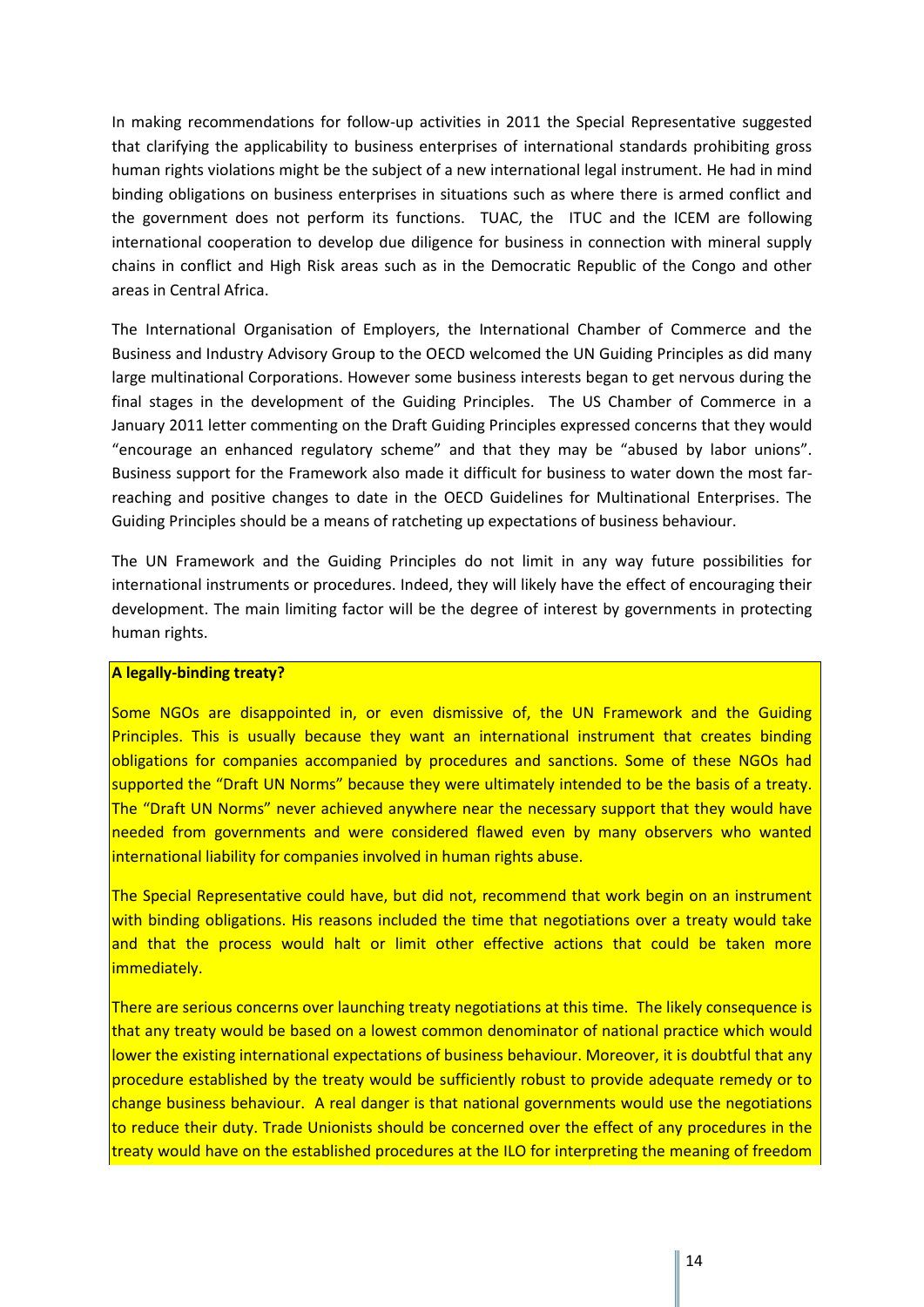of association and other international labour standards. Generally these ILO procedures work well for workers and workers have an interest in protecting them.

#### Trade unions and the further development of the UN Framework and Guiding Principles

The UN Framework and the Guiding Principles is a new way of thinking that can be a "game changer" in many of the most important public policy debates affecting workers and their trade unions. Trade unions can use the UN Framework and the Guiding Principles to reshape the understanding of CSR, to influence governmental and intergovernmental organisations in a variety of policy and legislative areas and in dealing directly with companies. A list of these possibilities is provided in the next section of this note.

However, the UN Framework and the Guiding Principles should not be regarded as only a tool or an instrument which may, or may not, be useful or used. The Guiding Principles provide the context for what will be some of the most important public policy debates for workers. The issues will be questions raised by the application of the Guiding Principles. These would include questions such as: What constitutes due diligence in specific situations or industries? What are appropriate remedies in specific situations? And What is an effective operational level-grievance procedure? The debates will also include how the Guiding Principles are used to answer old questions such as: What is the responsibility of business in countries that do not protect the exercise of human rights? and What is the responsibility of a business that has an enormous and complex supply chain?

Trade unions will have an interest in building on the consensus of the UN Framework and the Guiding Principles to achieve a broad-based acceptance for the best answers to these questions and to others.

Some companies are claiming that their existing CSR initiatives or practices are the "due diligence" that they need. Indeed, there is a real danger that companies will recast existing CSR practices as "best practice" applications of the Guiding Principles. Many of these claims and "best practice" examples are not credible. Often they overlook important ideas in the Guiding principles: that the amount of due diligence must be related to risk and the severity of the impact for instance. The fundamental obligation to avoid adverse impacts is often absent in the "best practices" as is remediation which is often confused with philanthropy. The language of CSR with its emphasis on the business case for making positive contributions is corrupting the discourse over what business should do concerning the adverse impacts of business activities. In the CSR world the positive impacts of a company must be taken into account where the negative impacts are considered and the risks to others by a company's activities are confused with the "risks and opportunities" that management should take into account when making any decision.

The Guiding Principles will lead to demands from business for "tools" to use in carrying out due diligence. There will be a demand for "contextual" information to help business identify potential adverse impacts. This could include information about specific industries or countries. There will be an interest in how adverse impacts can be measured or what should be reported on. Trade unions will have an interest in the "tools" that are developed and how they are used.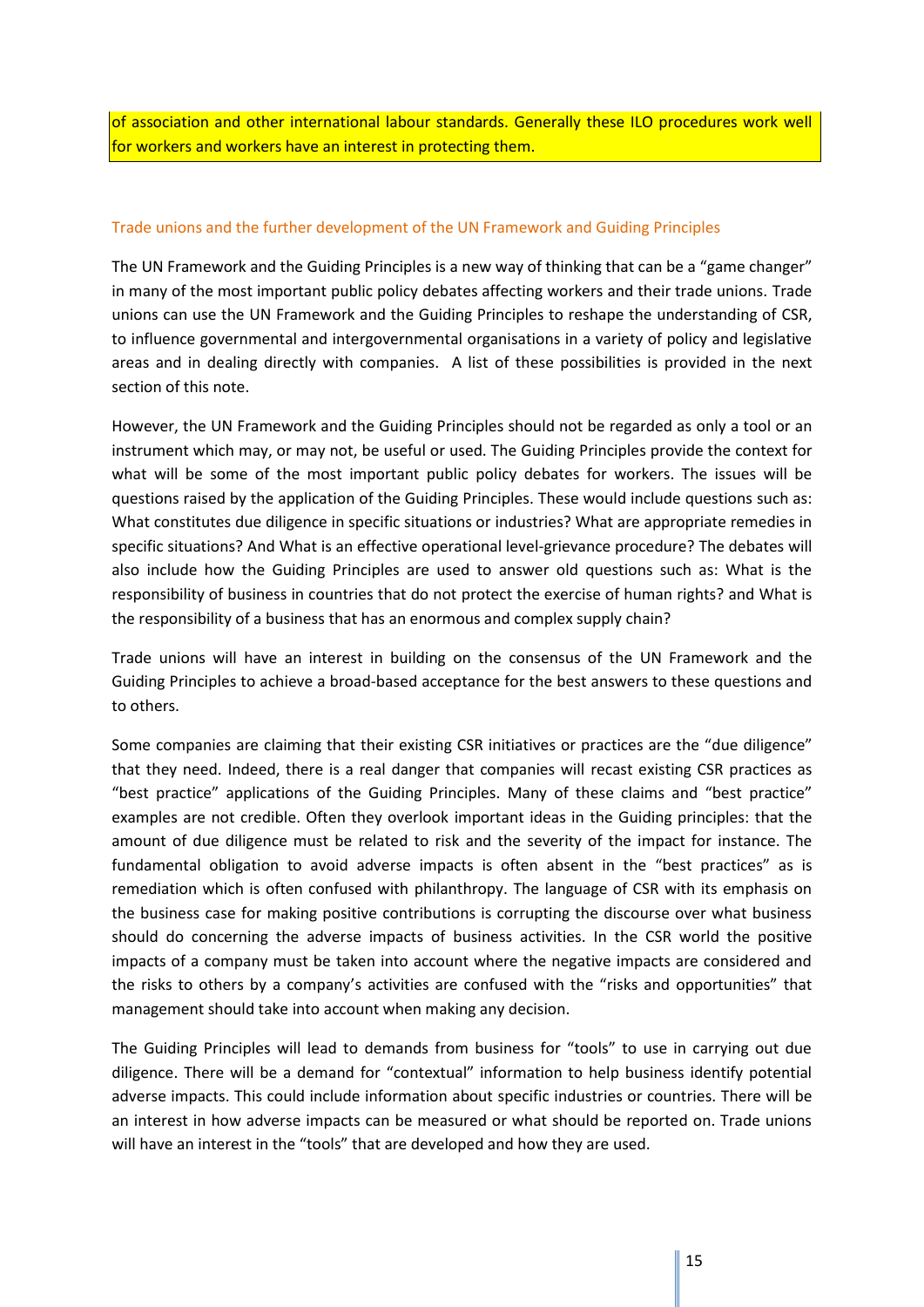In addition to countering the inappropriate CSR influence, trade unionists have important issues to raise. One is the responsibility of business for the adverse human rights impacts of precarious work. Many of today's indirect work relationships have an adverse impact on the human rights of the workers concerned. This can involve harsh and dangerous working conditions, lack of social protection and unequal treatment. Often these relationships mean the effective denial of the right to join a trade union and to bargain collectively.

Trade unions will need to be ensure that the human rights of workers to form or join trade unions and to bargain collectively over their working conditions are not violated by "operational-level grievance mechanisms".

# Trade Union Action Plan – Using the UN Framework on business and Human Rights

Trade unions can use the Guiding principles to resolve problems and further develop the meaning of due diligence through OECD Guidelines cases and in other international intergovernmental mechanisms such as the IFC Performance standards.

The Guiding Principles can be used by trade unions to influence government policy and legislation toward business behaviour to

- Build policy coherence within government
- Strengthen judicial mechanisms;
- Discourage national non-judicial mechanisms from substituting for the rule of law;
- Improve International and bilateral trade and investment treaties and agreements;
- Condition export credits;
- Modify procurement policies;
- Change rules of corporate governance;
- Improve non-financial reporting and disclosure requirement; and
- Influence Government policy toward "corporate social responsibility".

Trade unions can use the Guiding Principles to influence intergovernmental organisations over the social dimension of globalization to build support for:

- Policy coherence over the role of governments to protect human right;s
- Multilateral trade and investment agreements; and
- Development of non-judicial grievance mechanisms in additional international institutions.

Trade unions can use the Guiding Principles as a basis to assess or to influence the development of CSR initiatives such as:

- Global Reporting Initiative;
- Global Compact and its many related initiatives; and
- Multi-stake-holder supply chain initiatives.

Trade unions can use the Guiding Principles in engaging Companies by:

- invoking the Guiding Principles to deal with specific problems;
- demanding that company policy fully reflect the Guiding Principles;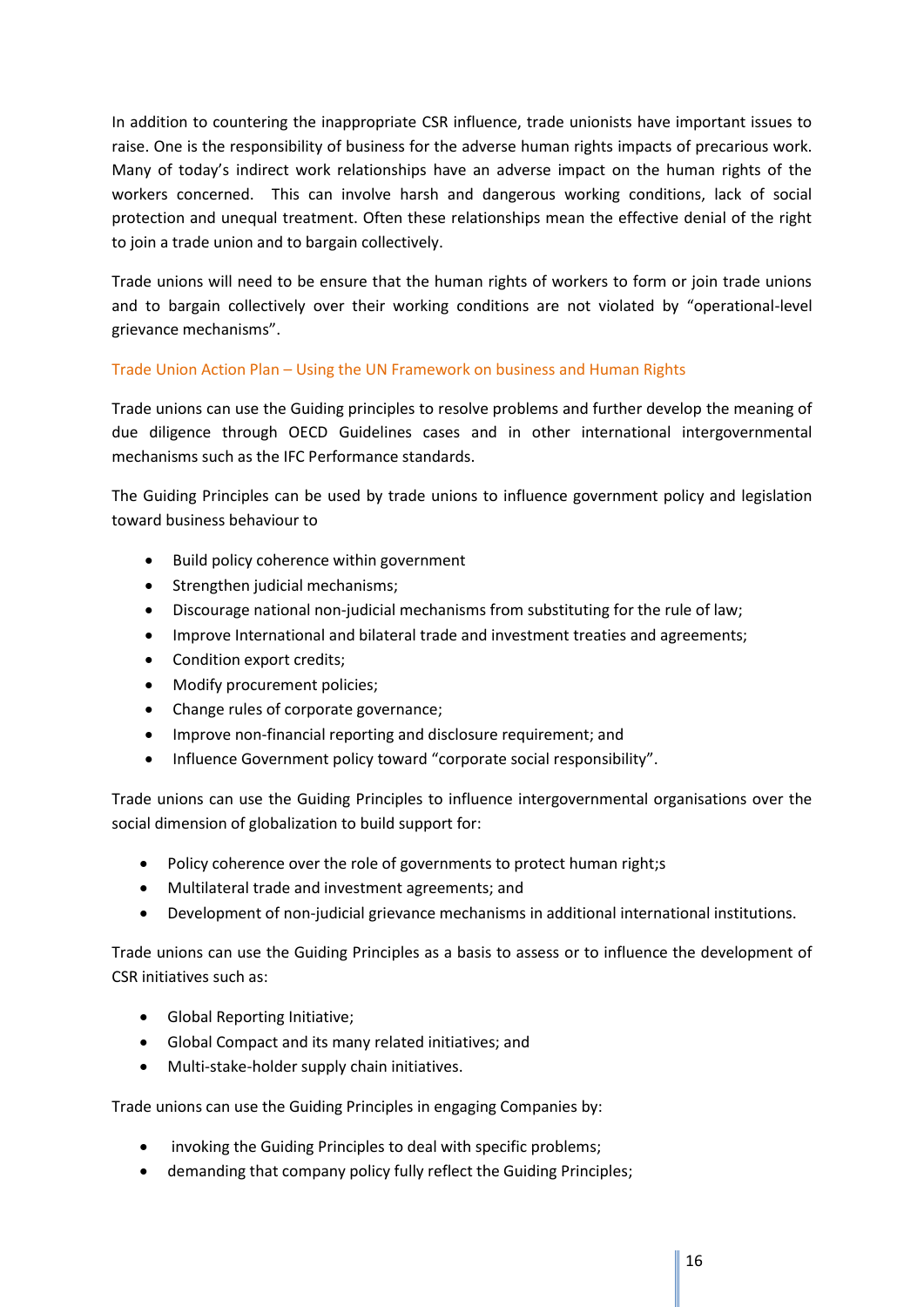- using them as the basis for broadening the scope of global framework agreements particularly with respect to suppliers and business partners;
- using them to change the framework for social dialogue;
- using them to address issues relating to precarious work relationships and to supply chain relationships; and
- using them to assess company policies and non-financial reporting.

#### **Conclusion**

The approach taken by the United Nations 'Protect, Respect, Remedy' Framework for Business and Human Rights changes the global debate on human rights in a positive way. In the same way that the concept of sustainable development was a breakthrough because it linked economic, social, and environmental sustainability, the UN Framework is a breakthrough because it links, while at the same time distinguishing between, government and business roles with respect to human rights. It clarifies that the responsibility to respect human rights applies to all business enterprises wherever they operate and that this responsibility includes all internationally recognised human rights.

The Guiding Principles for Business and Human Rights is a new international instrument addressing business behaviour of importance for workers and their trade unions. It establishes the basis for determining the responsibility of any business by the relationship of that business to adverse impacts on human rights. The basis for this responsibility constitutes an important breakthrough with respect to the relationship of the business with other enterprises such as those in the supply chain. The Guiding Principles set forth a new expectation for responsible business behaviour, due diligence. The emphasis on impacts and on remedy shift the focus to where it belongs which is with the rights-holders and the victims of human rights abuse.

The UN Framework and the Guiding Principles have already had influence on other organisations and institutions most notably in the revision of the OECD Guidelines for Multinational Enterprises. They have the potential to change the public policy debate over CSR and other issues of importance to workers and their trade unions. They provide a foundation and increase the chances that there can be further development of international governance institutions.

# Summary of the UN Guiding Principles for Business and Human Rights

The Guiding principles consist of 31 Principles organised into the three pillars of the UN Framework. The principles for each pillar consist of "foundational Principles" and "Operational principles" each principle is accompanied by a Commentary. The Operational Principles are an elaboration of the policies and processes that business should put in place. In November 2011 the Office of the High Commissioner for Human Rights issued "the Corporate Responsibility to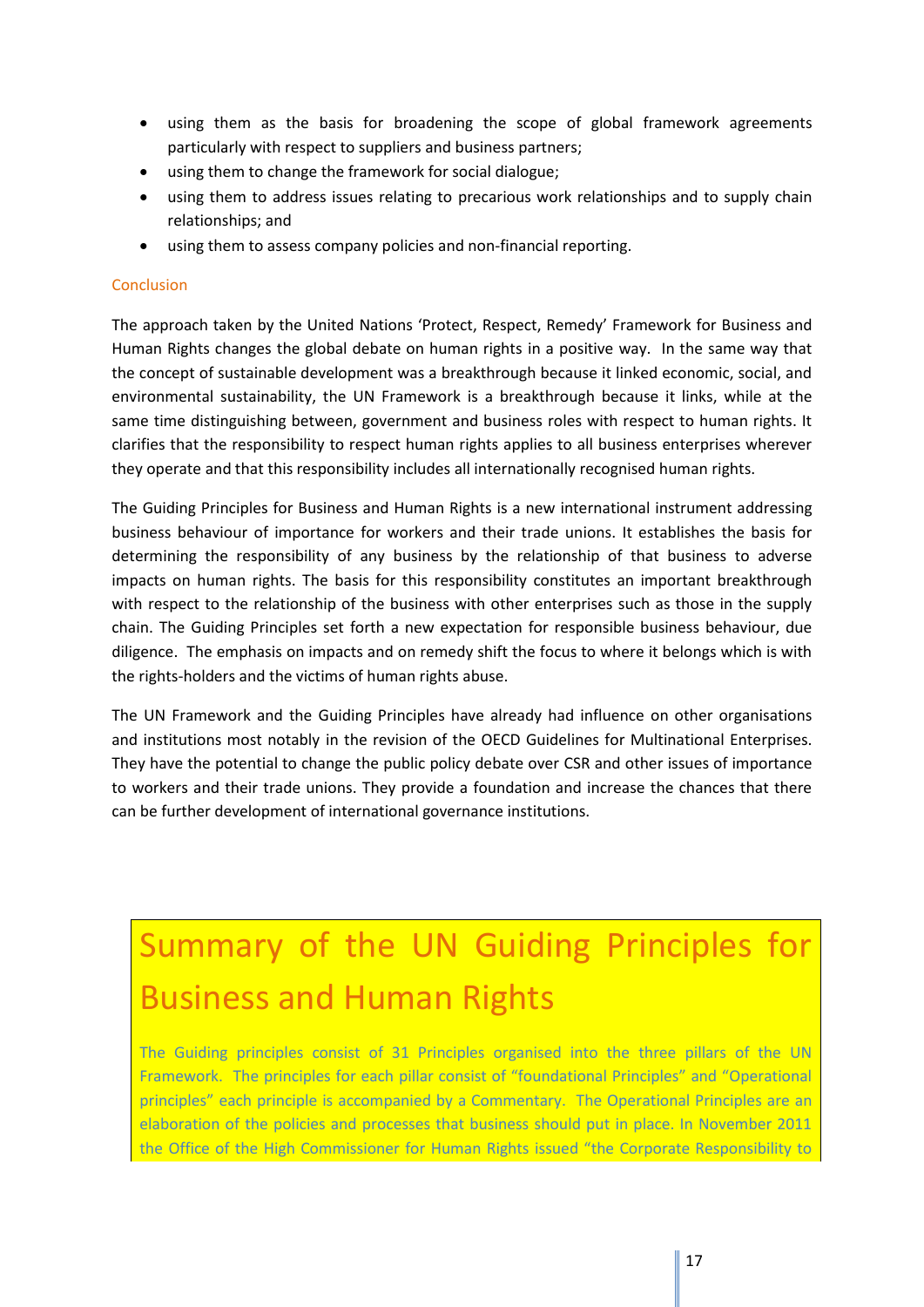Respect Human Rights an Interpretative Guide" consisting of additional commentary for each principle under the second pillar.

The First Pillar: The State Duty to protect Human Rights

The first 10 principles apply to the first pillar. The first two principles are Foundational Principles. Principle **No. 1** sets forth the state's obligation to protect against human rights abuse within their territory and jurisdiction. Principle **No. 2** is that states must set out clearly the expectation that business enterprises domiciled in their territory or jurisdiction respect human rights throughout their operations. The first Operational Principle mainly involves the legal requirements that states should make with respect to protecting human rights from business behaviour. The remaining principles concern situations such as state-owned enterprises, responsibilities when contracting out for of services, state commercial transactions between the state and business enterprises, home state responsibility for businesses operating in conflictaffected areas. Three principles concern "policy coherence" which involves having adequate laws and policies and coordination between different parts of government; maintaining "adequate policy space", that is not allowing contracts or agreements such as investment treaties to prevent the state from fulfilling its responsibility of protecting human rights; and the role of states with respect to multilateral institutions so that these institutions do not restrain member states ability to protect human rights and that the international institutions actually promote respect for human rights by business.

#### The Second Pillar: the responsibility to respect

There are 13 principles for the second pillar of which the first five are foundational principles. Principle **No. 11**, the first foundational principle for this pillar, states that business should "avoid infringing on the human rights of others and should *address adverse human rights impacts* with which they are involved." (Italics added). The second foundational principle for this pillar (**No. 12**) establishes that the responsibility to respect human rights refers "to internationally recognised human rights". The third foundational principle (**No. 13**) establishes the responsibility of a business enterprise based on the relationship between an adverse human right impact and the business. It contains two clauses: the first is about the responsibility of business "to avoid *causing or contributing* to adverse human rights impacts through their own activities and to address such impacts when they occur" and the second is about the responsibility to "prevent or mitigate adverse human rights impacts that are directly linked to their operations …by their *business relationships*, even if they have not contributed to those impacts. (Italics added) This Principle, together with Principle No. 19, are the two principles related to supply chain and business relationships. The fourth foundational principle (**No. 14**) states that the responsibility to respect *applies to all enterprises* regardless of their size, sector, operational context, ownership and structure". (Italics added). This principle also states that it is the severity of the adverse human rights impact, and not the size of the company, that should determine the scale and complexity of the processes that the company should put in place and use. The fifth foundational principle (**No. 15**) states that business should have policies and process to meet their responsibility to respect and sets forth three elements that should be included: a policy commitment; a due diligence process and process to enable remediation of adverse impacts.